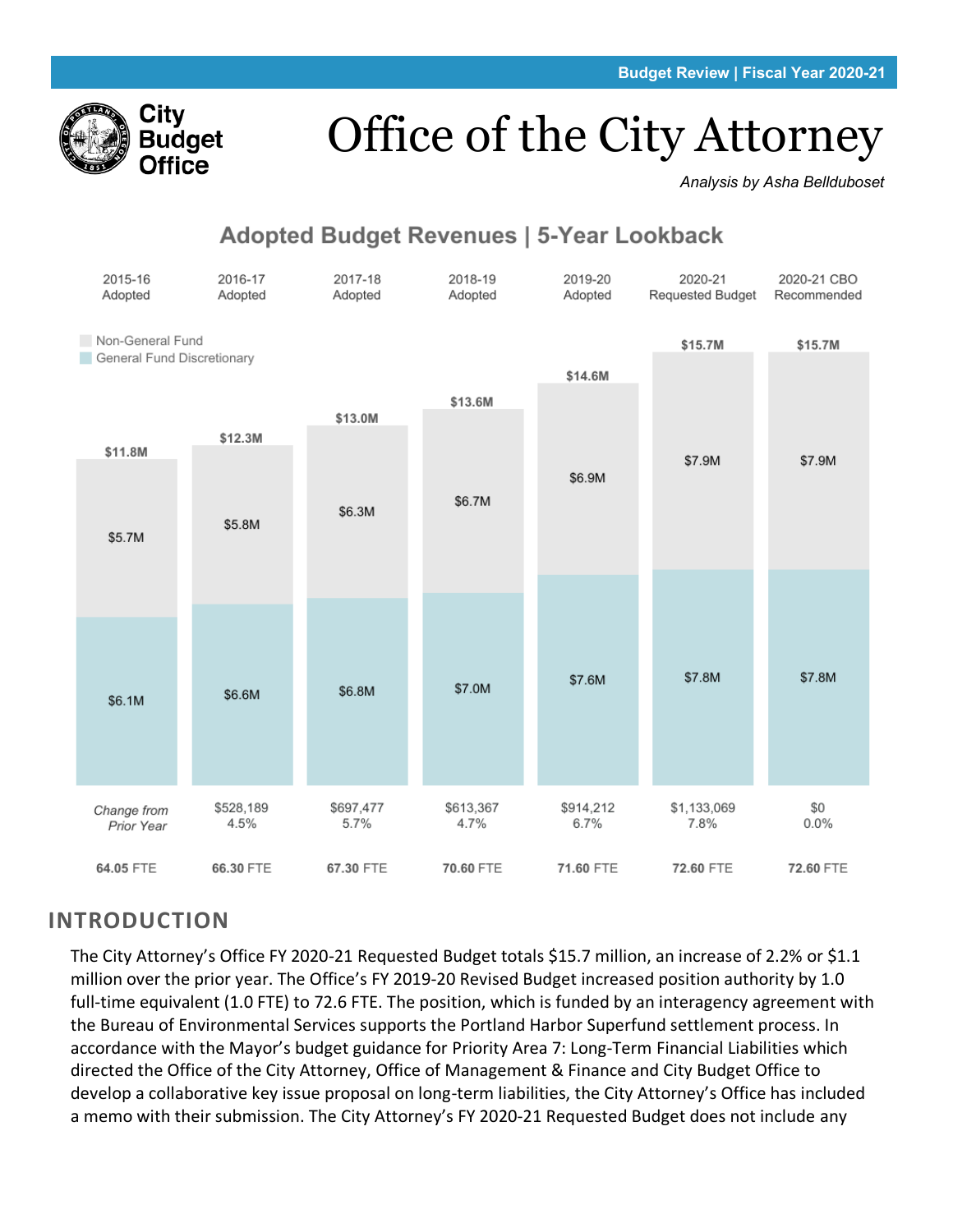requests for General Fund resources or program adjustments.

# **BASE BUDGET KEY ISSUES**

The Office of the City Attorney's base budget for FY 2020-21 is \$15.7 million, including \$7.8 million in General Fund resources—split between \$3.5 million in General Fund Discretionary (23% of total revenue) and \$4.2 million in General Fund Overhead (27% of total revenue). The remaining 50% (\$7.9 million) of their revenue comes from interagency agreements with City Bureaus requiring dedicated legal support specific to their operations.

The Office's expenses total \$13.6 million in personnel services costs (87% of total expenditures) and \$2.1 million in materials and services costs—split between \$0.6 million (4% of total expenditures) in internal materials and services and \$1.5 million (9% of total expenditures) external materials and services. External



Materials and Services (EMS) expenses are for contracted work from external suppliers that support the Office's operations. Internal materials and services costs (IMS) are expenses related to services provided by the City's internal service providers including utilities, security services, information technology, and telecommunications.

Given that the Office of the City Attorney derives revenues from either General Fund or fees for services via interagency agreements, increases to the Office's expenses outside of inflationary growth factors require offsetting increases in either the General Fund appropriation or service fee revenues.

### **Managing Rising Costs**

The Office's budget is particularly sensitive to growth in expenses that outpace growth in standard inflation. In FY 2019-20 the City implemented three policies that impact the rate and overall costs of personnel services and facility operations. The Office of the City Attorney is uniquely sensitive to fluctuations in personnel costs and FY 2020-21 is likely to be the first year that the bureau may draw on compensation set aside resources.

As a result of the Pay Equity, Class Compensation, and Blended Rate Model increases the Office of the City Attorney will increase costs to customer bureaus by approximately 8% over their FY 2019-20 Revised Budget, from \$7,093,940 to \$7,861,015 (which includes an additional FTE for the BES interagency agreement services). Factors driving increased costs are described below.

### **Class Compensation & Pay Equity**

The Citywide Class Compensation study that concluded in FY 2019-20 equalized the classifications for non-represented employees across the City that were in the same classification and further adjusted classifications to align with responsibilities. Classification and compensation adjustments impacted the Attorney's Office by increasing the salary ranges of approximately 17.0 FTE employees that were previously at top-of-class and ineligible for merit pay became eligible again.

In November of 2018, Oregon's Bureau of Labor and Industries issued administrative orders and rules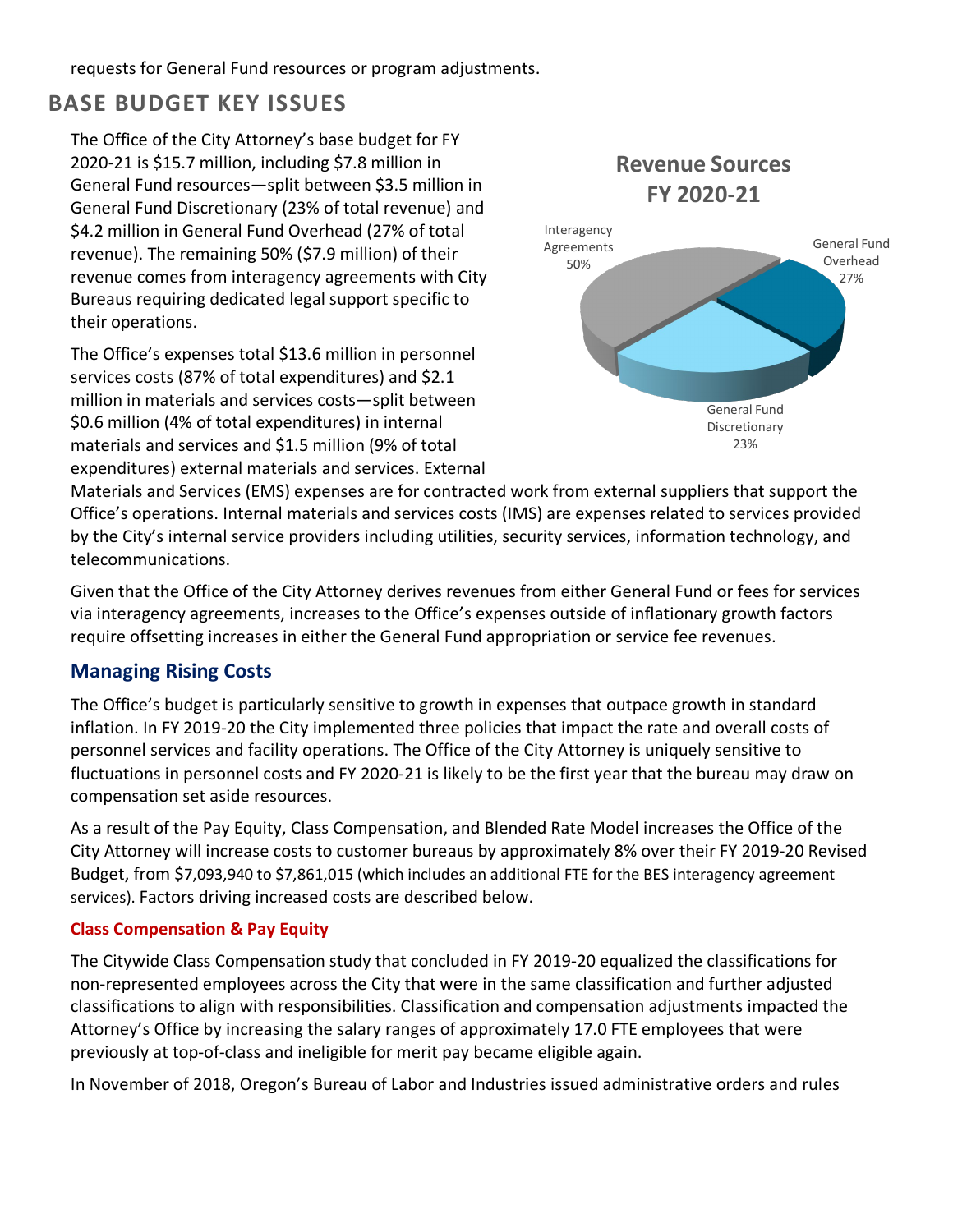implementing [the Oregon Equal Pay Act of 2017](https://www.oregon.gov/boli/TA/Pages/FactSheetsFAQs/PayEquity.aspx) which went into full effect January [1](#page-2-0), 2019.<sup>1</sup> The Oregon Equal Pay Act, "required Oregon employers to evaluate policies and practices to ensure employees performing similar work are receiving equitable compensation."[2](#page-2-1) The City of Portland's proactive compliance with Pay Equity had a modest impact on the Office's personnel budget. The projected \$60,000 increase in personnel costs in combination with the estimated \$100,000 increased from the Class Compensation study increased total personnel costs by \$160,000 net of the General Fund Overhead allocation increases. There was an adjustment approved by City Council to cover these expenses without requiring the bureau to identify internal cost reductions. However, this adjustment does not impact interagency agreements, and the full costs associated with increases to payroll are passed through to the customer bureau.

#### **5th and Montgomery/Portland Building blended rate model**

The blended rate model, which effects the total costs of the interagency between the City Attorney's Office and the Office of Management and Finance had an overall cost increase of approximately \$184,000 in FY 2020-21 above the Council-approved Current Appropriation Level (CAL) adjustment. To balance these costs, the Office increased fee revenues by adjusting interagency agreements with customer bureaus. In FY 2020-21 the Office has interagency agreements with eight bureaus for a total of \$7.9 million.



# Interagency Revenue & Personnel Cost Growth

Should these costs continue to increase, or customer bureaus decide to opt out of or reduce service levels, the Office will either make reductions to personnel or external materials costs. As materials and services costs are balanced with revenues and minimized for personnel expenses, any further reductions could impact operations.

<span id="page-2-1"></span><span id="page-2-0"></span><sup>&</sup>lt;sup>1</sup> ORS 652.220 Pay Equity, Fact Sheets & FAQ[. https://www.oregon.gov/boli/TA/Pages/FactSheetsFAQs/PayEquity.aspx](https://www.oregon.gov/boli/TA/Pages/FactSheetsFAQs/PayEquity.aspx) <sup>2</sup> Equal Pay Analysis 2019. Oregon.go[v https://www.oregon.gov/das/HR/Documents/Equalpayanalysis2019.pdf](https://www.oregon.gov/das/HR/Documents/Equalpayanalysis2019.pdf)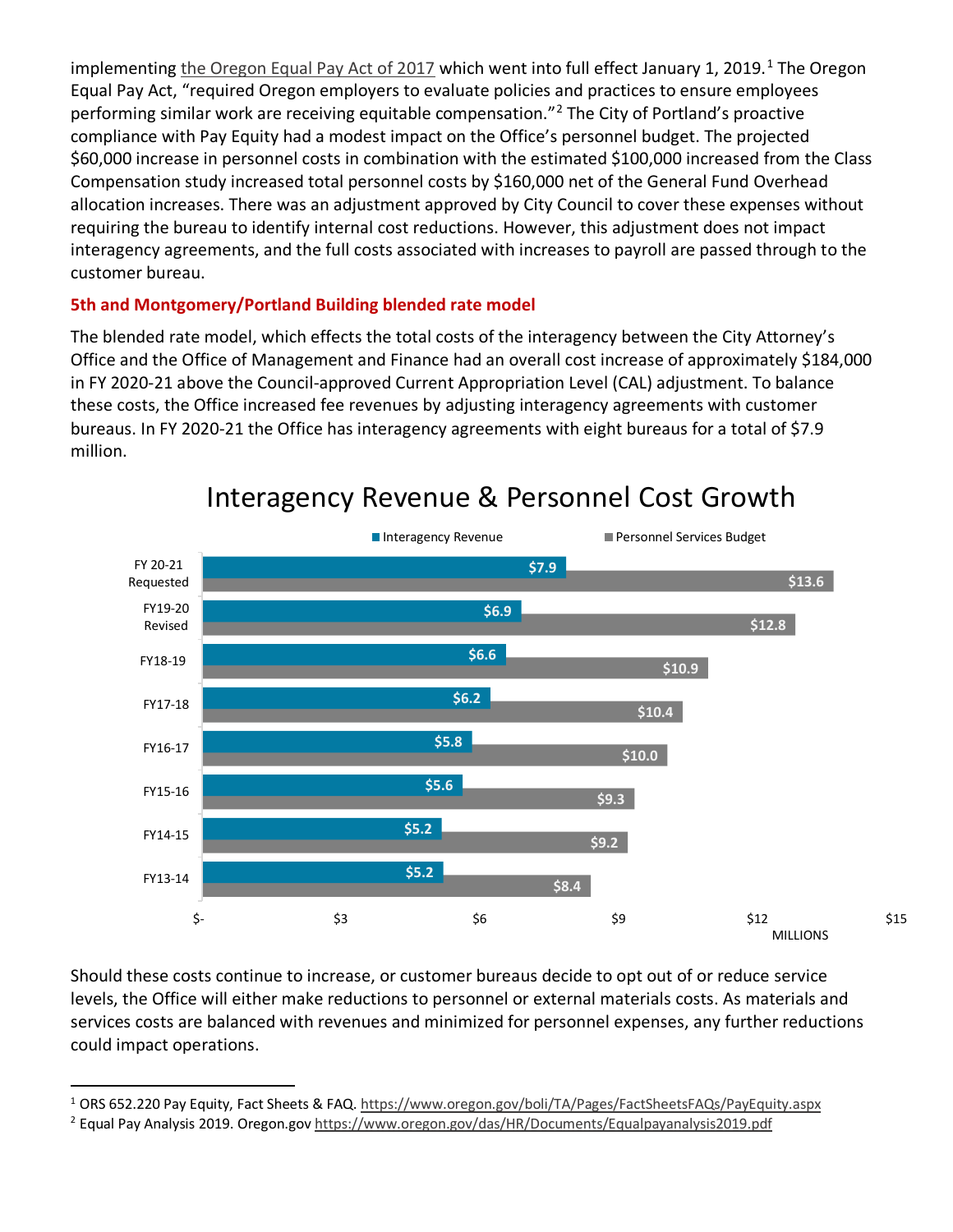# **PROGRAM OFFER REVIEW**

### **Legal Services**

The Office of the City Attorney consists of one program offer – Legal Services. The Legal Services program includes six subgroups within the bureau:

- **Litigation**
- **Planning, Transportation & Housing**
- **Labor & Employment**
- **Procurement, Parks & Police**
- Honors, Utilities & Environment
- **Management & Administration.**

Legal Services performs legal work for the City including legal advice, training, contract review, public records requests, and handles all litigation unless a specialty case arises, conflict of interest occurs, or the bureau is otherwise legally prohibited from representing the City.

### **Interagency Revenue**

Per City Financial policy [\(FIN-2.08.04\)](https://www.portlandoregon.gov/brfs/article/531046), *interagency agreement rates and charges are established under the basic principle of full cost recovery to the provider bureau of the costs incurred for services delivered to the receiver bureau. Costs are to include both direct and indirect costs. Indirect costs may include both General Fund and bureau administrative overhead.*[3](#page-3-0) The City Attorney's Office receives 47% of its revenue from interagency agreements. The Office has little control over the type and volume or legal work (prior CBO analysis can be [found here\)](https://www.portlandoregon.gov/cbo/article/714531).<sup>[4](#page-3-1)</sup>

As personnel services and materials costs increase faster than inflation, the Office must increase interagency agreement costs. Because interagency revenues represent half of the bureau's resources, the Office is susceptible to a high degree of volatility. Should cost for services exceed demand the Bureau would face layoffs without addition General Fund appropriation. Thus far, the office has maintained a consistent level of interagency revenues as services between the Office and City bureaus have been relatively stable despite fluctuations in service level agreements with specific bureaus.

The largest long-term risks for the Office are service level reductions from multiple bureaus at the same time. In the near term reduced service need by customer bureaus who require legal support for multiple programs can pose a risk to the financial stability of the Office's budget.

<span id="page-3-0"></span><sup>3</sup> Interagency Agreements FIN-2.08.04.<https://www.portlandoregon.gov/brfs/article/531046>

<span id="page-3-1"></span><sup>4</sup> CBO FY 2019-20 Requested Budget Review: Office of the City Attorney[. https://www.portlandoregon.gov/cbo/article/714531](https://www.portlandoregon.gov/cbo/article/714531)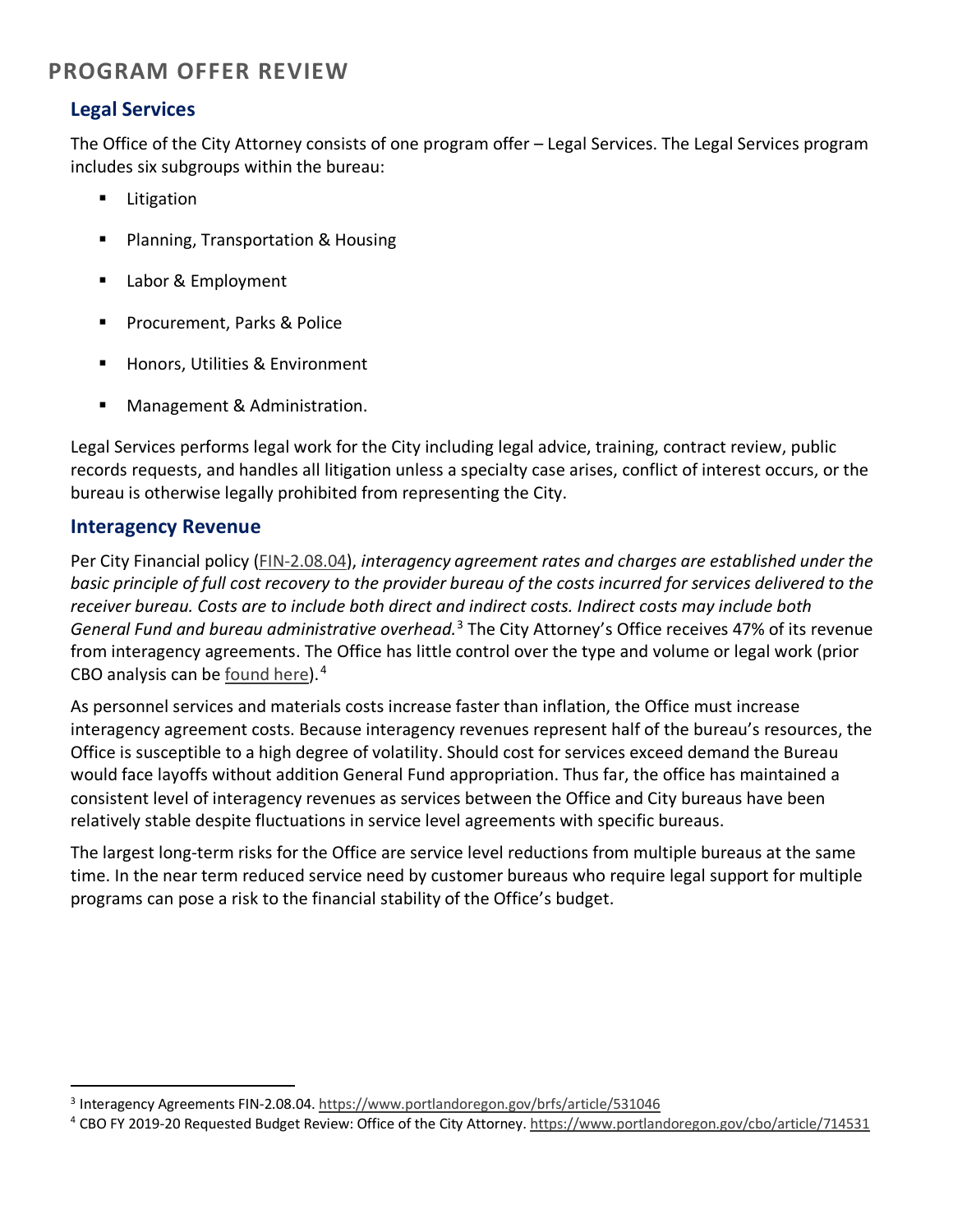### **Performance & Goals**

The Office of the City Attorney uses efficiency, workload, outcome, and output measures to determine and track the value of their services and progress toward their goals. In FY 2020-21, the Office will continue to track performance and progress on goals based on the following measures:

■ Outside counsel costs, *efficiency measure* Cost of service per Attorney, *efficiency measure* **Trainings provided,** *workload* **E** Litigation results, *outcome* Cases handled, *workload* ■ Contracts reviewed, *workload* **451 468 394 421 300** FY15-16 FY16-17 FY17-18 FY18-19 FY 2020-21 Target Number of training hours provided by City Attorney staff to other City staff

Current year data suggests the Office will continue to meet performance targets for most measures. The central service level challenges for the Legal Services program relate to staffing levels and workload. The Office of the City Attorney processes and reviews all contracts received from City bureaus. Training staff at other City bureaus is another way the Office provides customer service and lowers legal risk and cost to the City, based on prior year performance, the Bureau could raise targeted training hours to better align with training hours offered over the last five fiscal years (see chart above).